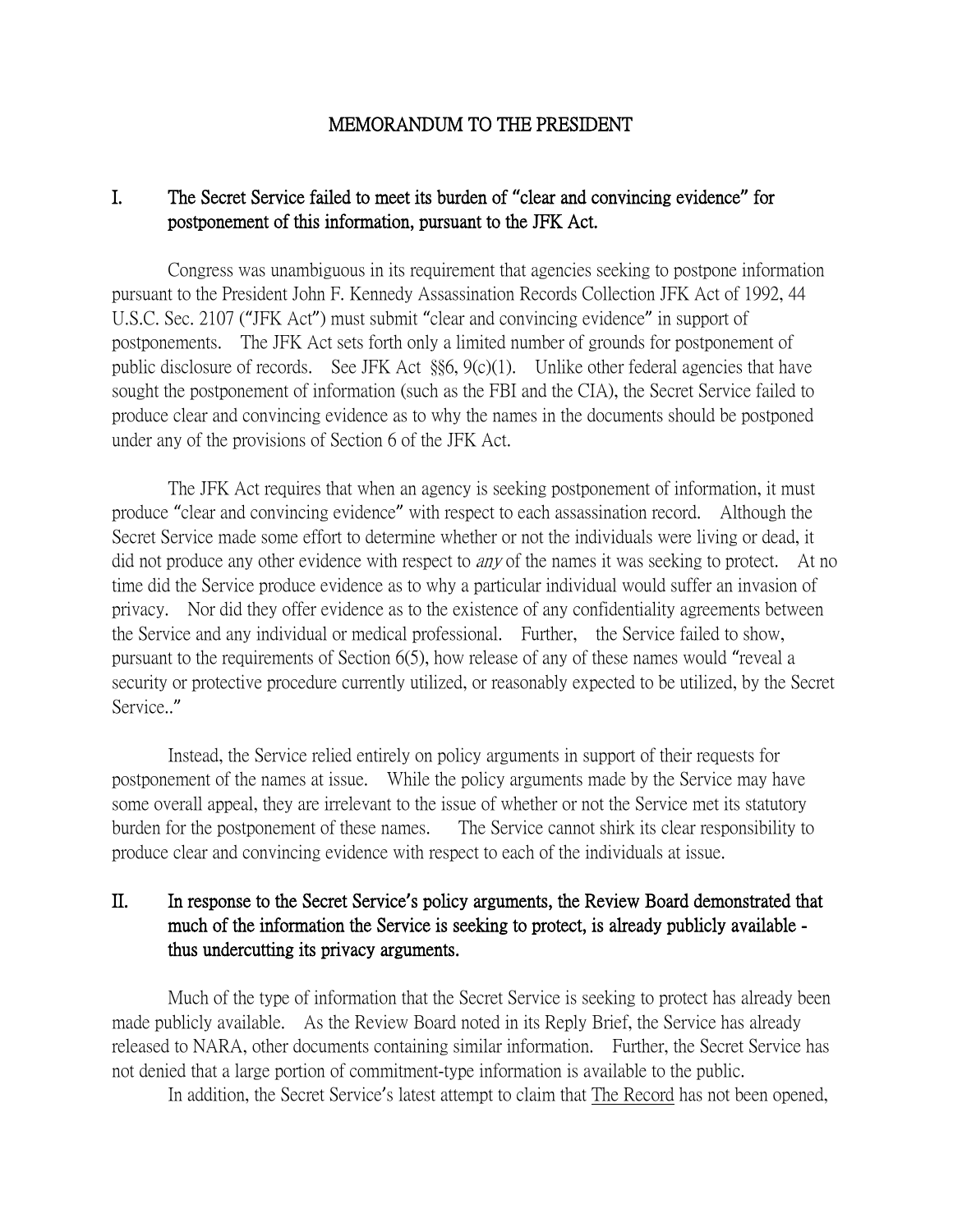ignores the facts. In 1981, the Secret Service submitted a form 258, that transferred its volumes for 1938 - 1958 of The Record to the National Archives without *any* restrictions whatsoever. These records have been open and available to the public for the past seventeen years.  $\frac{1}{1}$  $\frac{1}{1}$  $\frac{1}{1}$  In 1978, a different law governed restrictions on this type of information. Thus, even if the Service had never opened these records in its 1981 document, an entirely different set of exemption standards would be applicable to the information contained in The Record. Under the FOIA law, whether or not an agency's request for an exemption is granted is ultimately determined by the National Archives. With respect to the information in The Record, it is highly likely that the archivist would agree to release this material. This would be a reasonable position, given the age of the records, their historic significant, and the fact that they *do not* contain lengthy treatment information about the individuals' mental health.

More importantly, the information in The Record has already been opened. Cite Executive Order by way of analogy

# III. These names are significant and related to the history surrounding assassination of President Kennedy.

A. These documents contain the names of people that the Secret Service and the HSCA had identified as potential threats to the President.

Contrary to what the Secret Service continues to maintain, the individuals at issue were considered by the Secret Service to be potentially threatening to the President. Eileen Dinneen, the researcher who prepared these documents, described the "Threat Sheets" contained in RIF # 180-10065-10379 as follows: "Upon Team IV's request for all files involving potential threats to President Kennedy's safety, 413 computer printout were released for review." (Footnote re: Exhibit 3 given to Bill Leary). Indeed, the entire focus of Dinneen's study is on how the Secret Service evaluated threats to President Kennedy in the months preceding and immediately after his death. Further, the fact that the PRS investigated individuals who were threatening to the President, had been a matter of public knowledge since the days of the Warren Commission.

# B. The American people have a right to know who was contained in the Protective Research files of the Secret Service.

Although the Secret Service makes much of the fact that "It is important to note that upon investigation, the majority of these individuals were evaluated as not of protective concern." In stating this, the Service fails to acknowledge several facts: *First*, the individuals whom the Secret

<span id="page-1-0"></span> $\overline{\phantom{a}}$ The Service's reliance upon its 1978 correspondence with the National Archives is unavailing.........